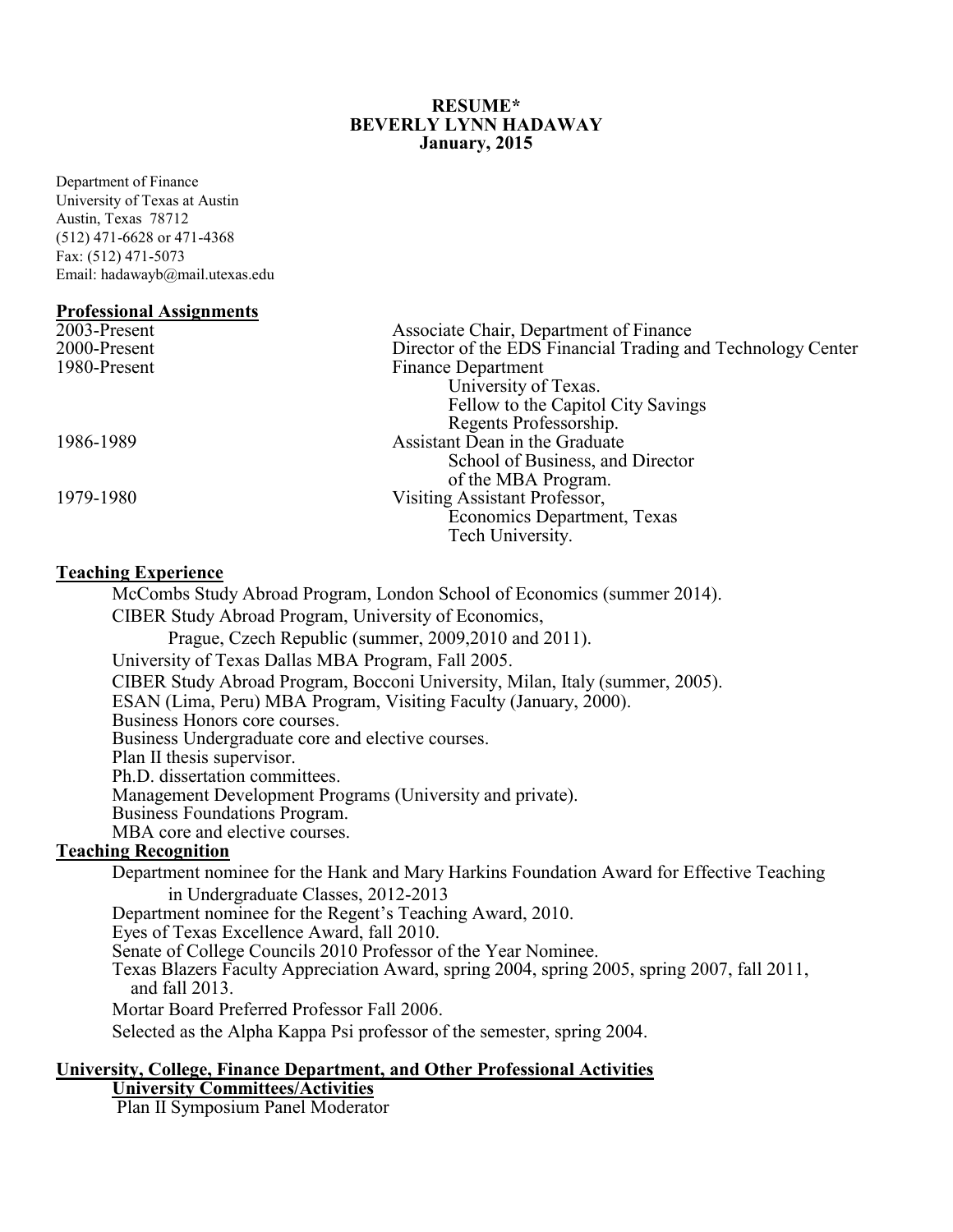2

Faculty Council Member. Financial Aid Standing Committee Member(Faculty Council). Task Force on Graduation Rates, member, subcommittee chair and member (2011). Mezes Faculty Donation Committee (1999-present). The University of Texas Women's Athletics Hall of Honor Selection Committee (2000-2007). Intercollegiate Athletics Council For Women: Chairperson (1985-2000). International Education Fee Scholarship Selection Committee, 1996-2001. **College Committee/Activities** Undergraduate Program Committee, Chair 2006-present. Business Honors Program Committee (2009- present).<br>McCombs Staff Recognition Awards Committee, Chair 2004. McCombs School of Business Hall of Fame Committee 2003.<br>Undergraduate Program Committee 2000-2001.<br>Undergraduate Student Affairs Committee 1991-2001, chair 1994-2001.<br>Department Committees/Activities Undergraduate Curriculum Review Committee, Chair 1991-1995 and 1998- present, member 1996-1997. Advisory Committee for The MBA Investment Fund, L.L.C. (appointed 2007). Finance Challenge Case Competition: founder/advisor, (1991-present). Honors Day Departmental Ceremonies, representative. Mosle Scholarship Committee (1985 – 1999, 2005-present). Fellow to the Capital City Savings Regents Professorship (1985- present).

# **Other College or University Activities**

 Exploratory Conference on Applying Quality Concepts in Teaching. Forging Academic Partnerships for Student Success (college representative)

# **Publications**

"Financial Markets 1970-2000: An Industry In Transition." Prudential's Pinehurst Real Estate Seminar Proceedings May, 1994.

"Some Perspectives On The Banking Environment: 1988-1992" Texas Business Review, (Feb., 1993).

- "The Texas Economy: Financing Availability" Texas Business Review (June, 1991). Also reprinted in the Central Texas Economic Development District Newsletter (July, 1991).
- "Do Institutional Constraints Hobble Performance." Journal of Portfolio Management (with S. C. Hadaway), (winter, 1989), pp. 33-37.
- "A Summary of Mortgage-Backed Securities: A Review of Financial and Legal Issues." Law Review Digest (with Paula Murray),(Sept./Oct., 1986), pp. 27-28.

# **Conference Participation**

Private Equity Conference 2012, 2013 and 2014. Financial Management Association, Moderator- Panel Session, fall 2009. Financial Management Association, fall 2008. Across the Board: an Interdisciplinary Conference on Corporate Governance April, 2004:Co-Organizer. Bond Market Association Conference (June 27, 2003).

# **Conference Papers**

"An Evaluation of Ownership Structure On Management Behavior In the Utility Industry"(with Susanne Cannon), Eastern Finance Association Annual Meeting, Richmond, Va., April, 1993.